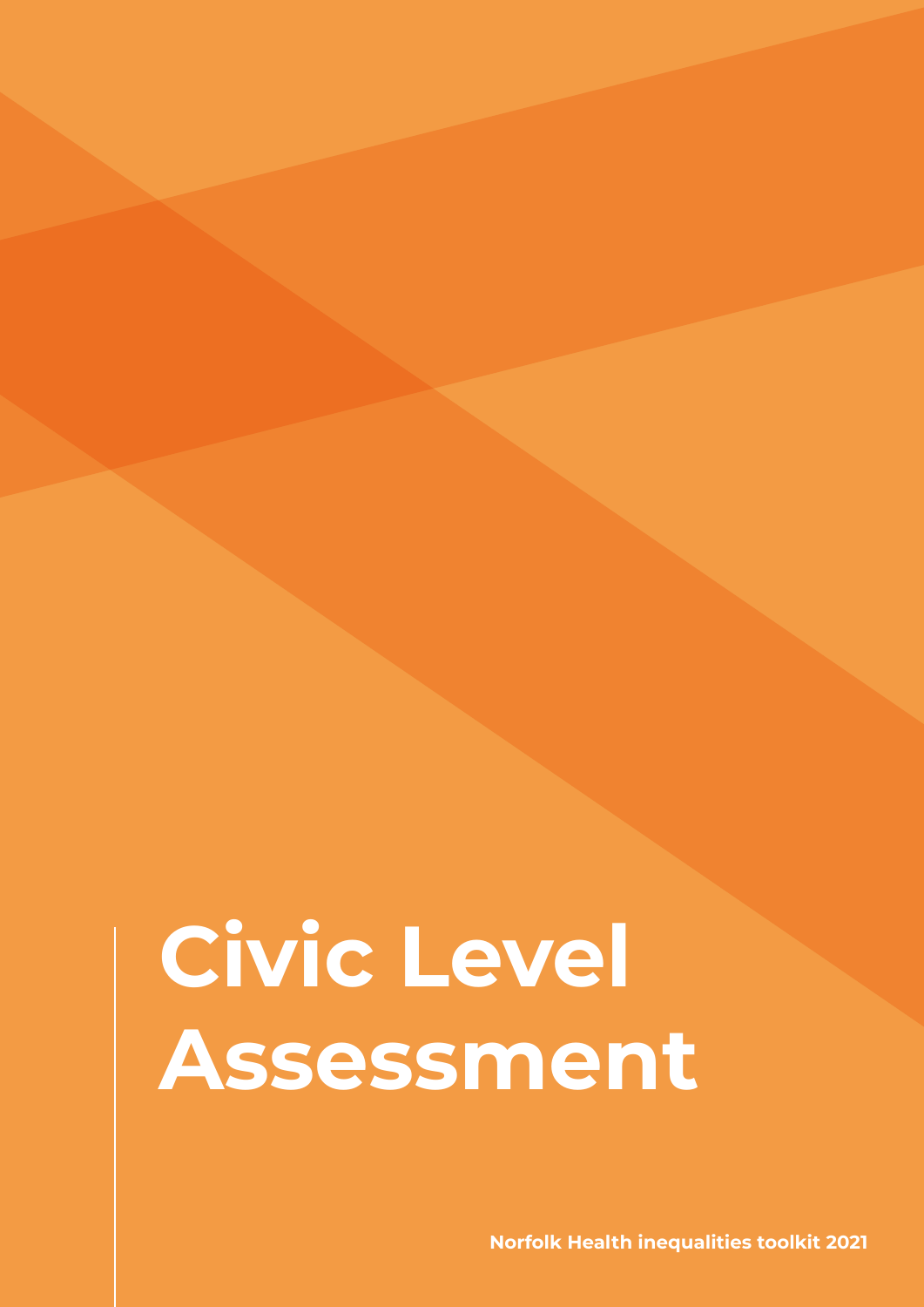### **Civic Level Assessment**

# **Population Intervention Triangle**

## **Section 1 to 3**

Civic Interventions



Use the template provided below to map how existing powers can be utilised to influence health outcomes

#### **CIVIC LEVEL INTERVENTIONS TEMPLATE**

#### **RELEVANT POLICY**

Example: active travel strategy – a broad range of organisations may have policies and defined commitments around it.

#### **RELEVANT PARTNERS**

Example: Which organisations have a relevant policy in place? Which have ownership if this applies? Could be local authorities, businesses, or sports partnerships in the case of active travel.

#### **RELEVANT INFORMATION**

Note if policies are aligned, jointly owned, possible to influence etc. This will form the summary on your local area plan